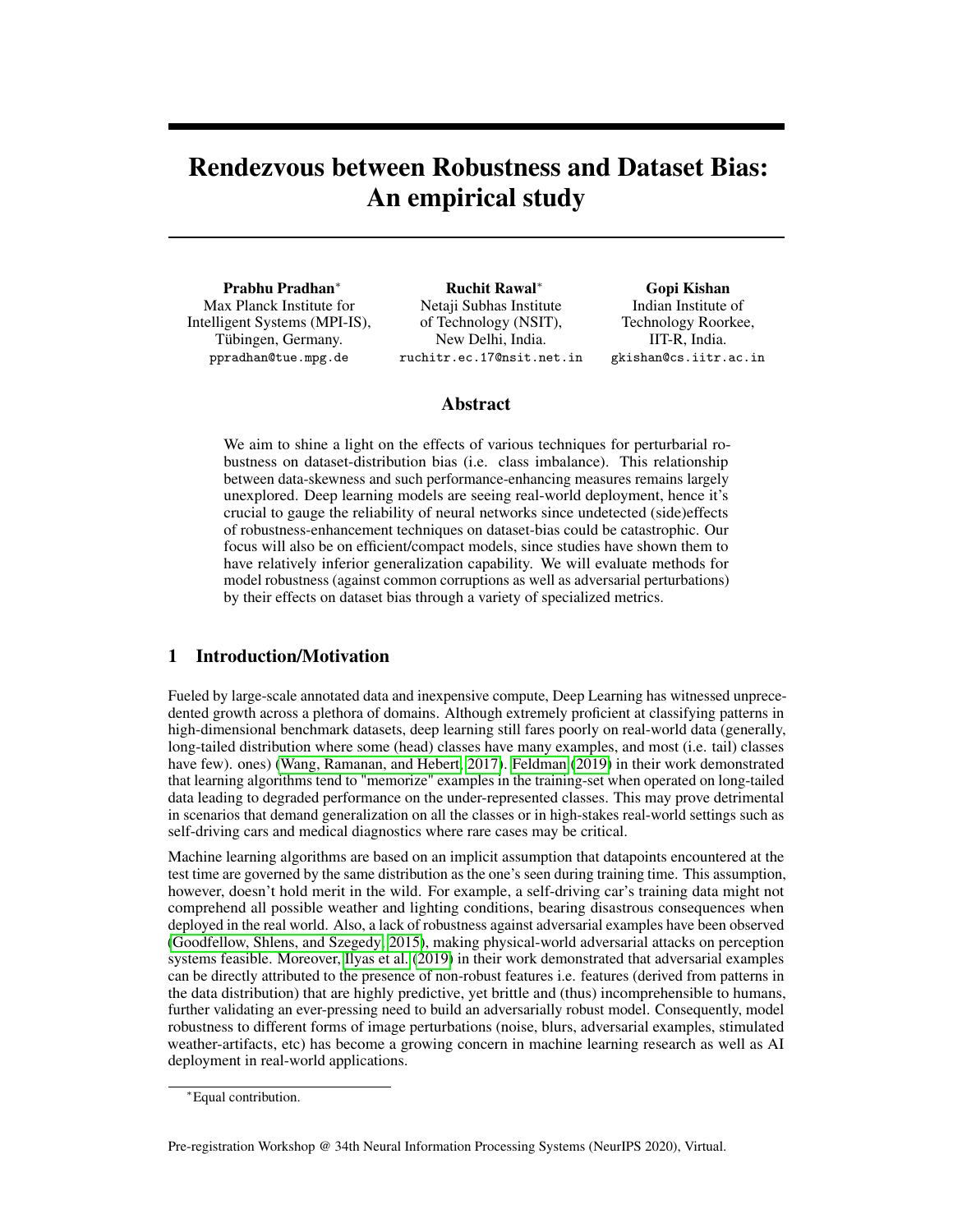Most of the discussion around the utility of various robustness enhancement techniques is centered on the trade-off between robustness to image perturbations and basic metrics such as accuracy. However, this trade-off is futile in cases of long-tailed distribution (which are common in the real world) as poor-performance on under-represented features would only cause minimal changes to accuracy. [Buolamwini and Gebru](#page-4-2) [\(2018\)](#page-4-2) in their work observe that darker skin tones have a high misclassification rate due to under-representation in facial analysis datasets, indicating poor predictive performance on under-represented classes often corresponds to serious reliability and fairness considerations [\(Hooker et al., 2020\)](#page-5-2). Thus, understanding the relationship between model robustness and dataset-bias is essential to the deployment of machine learning solutions.

In this work, we aim to tap into the effects (if any) of improving model robustness on the datasetdistribution bias, and since basic metrics (such as accuracy) fail to give deeper insights [\(Buda, Maki,](#page-4-3) [and Mazurowski, 2018;](#page-4-3) [Lipton and Steinhardt, 2019\)](#page-5-3) we will use specialized metrics for imbalance (F-1 score, balanced accuracy). Given the surge of interest in image perturbations, we focus our study on robustness to common corruptions and adversarial-perturbation. Despite several papers on robustness to diverse perturbations, robustness-transfer, etc, the relational dynamics between these techniques and imbalance bias is currently absent.

The proposed contributions of this study are:

- Insights on the relational dynamics between robustness-enhancement methods and Imbalance-bias (either mitigation or amplification). Since counter-productivity (if any) of these methods on dataset-distribution bias remains unknown.
- To encompass a variety of contamination strategies, we use a variety of robustness schemes i.e. against common corruptions as well as adversarial samples (specifically, universal adversarial perturbations)
- To widen the scope and applicability of our work, we use specialized (bias-specific) metrics (such as F1-score, balanced-accuracy) which is uncommon in the literature related to robustness.
- We focus on compact networks such as SqueezeNet owing to their widespread adoption in computer-constraint environments.

In [section 2,](#page-1-0) we present current research efforts in these parallel topical domains.

# <span id="page-1-0"></span>2 Related Work and Literature Trends

Mitigating adverse effects of imbalance data is a well-studied problem in the machine learning literature. Popular methods to deal with class-imbalance are re-sampling [\(Buda, Maki, and Mazurowski,](#page-4-3) [2018;](#page-4-3) [Byrd and Lipton, 2019\)](#page-4-4), (which includes oversampling the minority class or undersampling the majority class to equalize the class-count), and Re-weighting [\(Huang et al., 2016,](#page-5-4) [2019\)](#page-5-5) (which assigns a distinct set of weights to different classes. More recently, the focus has been to deal with imbalance at the classifier's level instead of data, giving rise to numerous methodologies to deal with class-imbalance such as label-distribution sensitive loss functions [\(Cui et al., 2019;](#page-4-5) [Cao et al.,](#page-4-6) [2019\)](#page-4-6), learning rate schedules [\(Smith, 2015\)](#page-5-6) , training routines [\(Izmailov et al., 2018\)](#page-5-7), etc. [Rawal](#page-5-8) [and Pradhan](#page-5-8) [\(2020a\)](#page-5-8) in their work provide a comparative overview of these diverse methodologies.

As deep learning is increasingly applied to open-world perception problems in safety-critical domains such as robotics and autonomous driving, its robustness properties become of paramount importance. Researchers have tried to train robust Deep Neural Networks by training on corrupted images, however, recent work by [Geirhos et al.](#page-4-7) [\(2018\)](#page-4-7) and [Vasiljevic, Chakrabarti, and Shakhnarovich](#page-5-9) [\(2016\)](#page-5-9) has shown that Deep Neural Networks tend to memorize specific distortions shown during training and fail to generalize on unseen distortions. ImageNet-C benchmark [\(Hendrycks and Dietterich, 2019\)](#page-5-10) proposed measuring performance on unseen corruptions as a yardstick for the model's generalization capability. Gaussian noise, Pepper noise, Glass blur, Zoom blur, Pixelation, JPEG compression are a few examples of the common corruptions present in ImageNet-C that manifest themselves in real-world settings via electronic noise, lighting conditions, bit errors, lossy-compression, etc.

In addition to these standard corruptions, we also have their worst-case scenarios- commonly known as Adversarial perturbations which when added to an input image, cause the network output to change drastically without making perceptible changes to the input image. While per-instance adversarial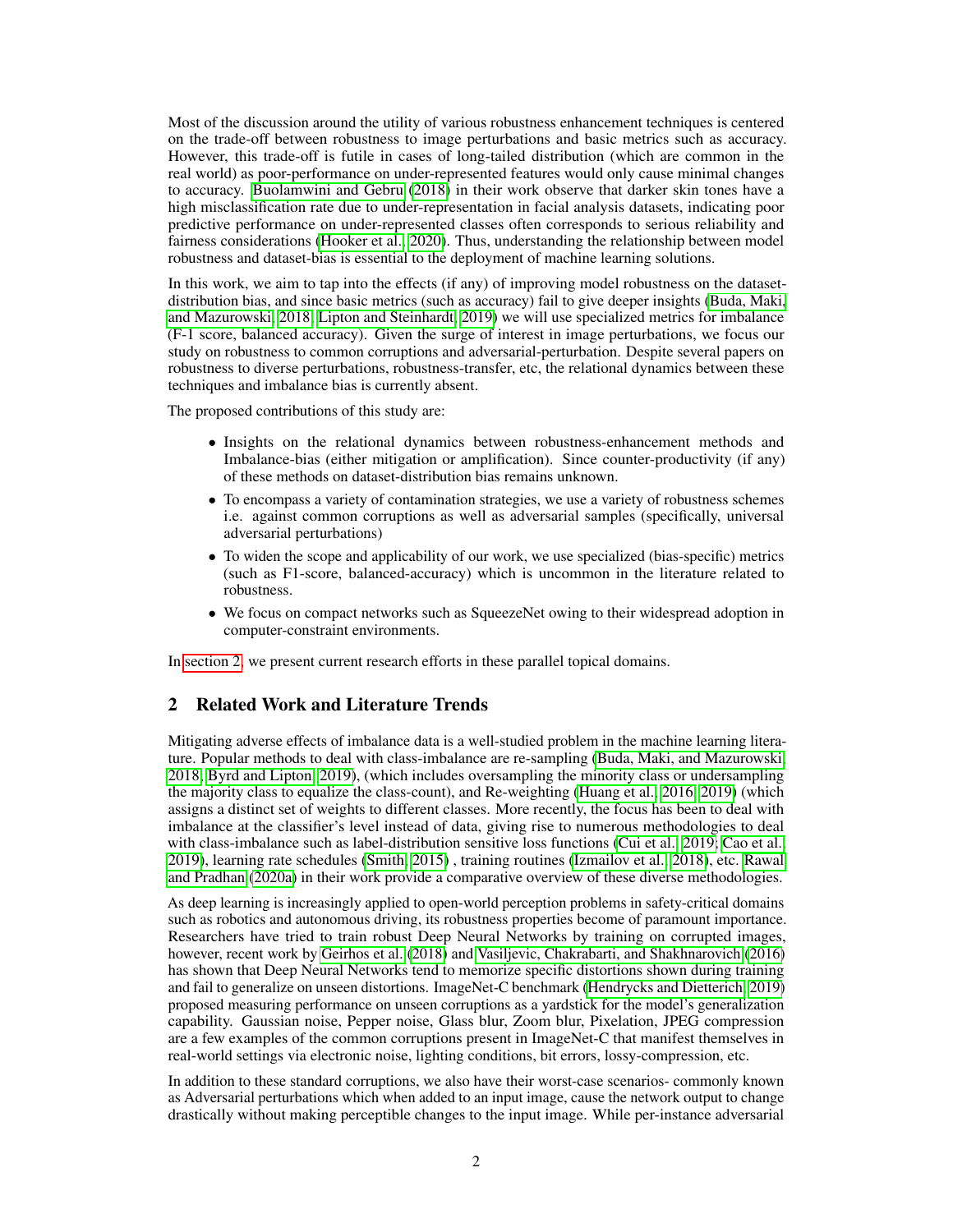perturbation varies for different samples in a dataset, there exist image-agnostic perturbations called universal adversarial perturbations (UAPs) as introduced by [Moosavi-Dezfooli et al.](#page-5-11) [\(2017\)](#page-5-11), that can fool state-of-the-art (SOTA) recognition models on most natural images with high probability. These UAPs are more interesting than input-specific ("per-image") ones as UAPs reveal systemic vulnerabilities that models are sensitive to regardless of the input and they will be the focus of our study. UAPs are more likely to transfer effectively between models that learn similar features [\(Carlini and Wagner, 2017;](#page-4-8) [Fawzi, Moosavi-Dezfooli, and Frossard, 2016\)](#page-4-9). An analysis of universal perturbation and their properties is provided by [Dezfooli et al.](#page-4-10) [\(2018\)](#page-4-10); [Chaubey et al.](#page-4-11) [\(2020\)](#page-4-11).

[Taori et al.](#page-5-12) [\(2020\)](#page-5-12) in their work observed that though much progress has been made in building models that are robust to synthetic distributions-shifts (common-corruptions, adversarial perturbations, etc), this robustness doesn't necessarily transfer to distribution shifts that arise naturally from real-data without any synthetic modification. They argue that since models are likely to encounter natural distribution shifts when deployed in the wild, new algorithmic ideas, as well as a better understanding of how training data affects the robustness, is the need of the hour. Independently, [Hooker et al.](#page-5-2) [\(2020\)](#page-5-2) in their recent work illustrated that several quantization and pruning techniques disproportionately affect performance on under-represented features in long-tailed scenarios.

### 3 Methodology and Experimental Protocol

To gauge the effects of robustness enhancing techniques on a model's ability to generalize in the presence of dataset bias (class imbalance), we evaluate various imbalance-focused metrics namely balanced accuracy, F1 score on a diverse set of deep neural networks.

We aim to perform a comparative study of various robustness-enhancing techniques (along with the corresponding baselines) for operating on skewed datasets that are suffering from class-imbalance problems. Extensive experiments are conducted on artificially induced long-tailed CIFAR100 [\(Krizhevsky, 2009\)](#page-5-13), and Droughtwatch [\(Hobbs and Svetlichnaya, 2020\)](#page-5-14) (a real-world imbalanced dataset). The experiments are repeated multiple times by gradually increasing the degree of imbalance in the datasets to better understand the effects of robustness-enhancing techniques on model's generalization capability in presence of data-skewness.

- Base Networks: We will perform our experiments on distinct base models. We begin with a vanilla Convolutional Neural Network and a standard ResNet-50 [\(He et al., 2016\)](#page-5-15). Efficient and compact networks (arguably) have inferior generalization capabilities, [\(Brutzkus and](#page-4-12) [Globerson, 2019;](#page-4-12) [Yehudai and Shamir, 2019\)](#page-5-16) but are gaining popularity due to deployability. A rigorous investigation of the effects of robustness enhancement on efficient networks in presence of skewed datasets is vital to deploying trustworthy AI solutions, thus we also will evaluate a widely popular compact networks *viz*. SqueezeNet [\(Iandola et al., 2016\)](#page-5-17).
- Datasets: We perform comprehensive experiments on Droughtwatch [\(Hobbs and Svetlich](#page-5-14)[naya, 2020\)](#page-5-14) and artificially induced long-tailed CIFAR100 [\(Krizhevsky, 2009\)](#page-5-13) dataset. The



<span id="page-2-0"></span>Figure 1: Proposed Levels of Distribution Bias in CIFAR-100; Training samples per class in artificially induced long-tailed CIFAR-100 with increasing degree of imbalance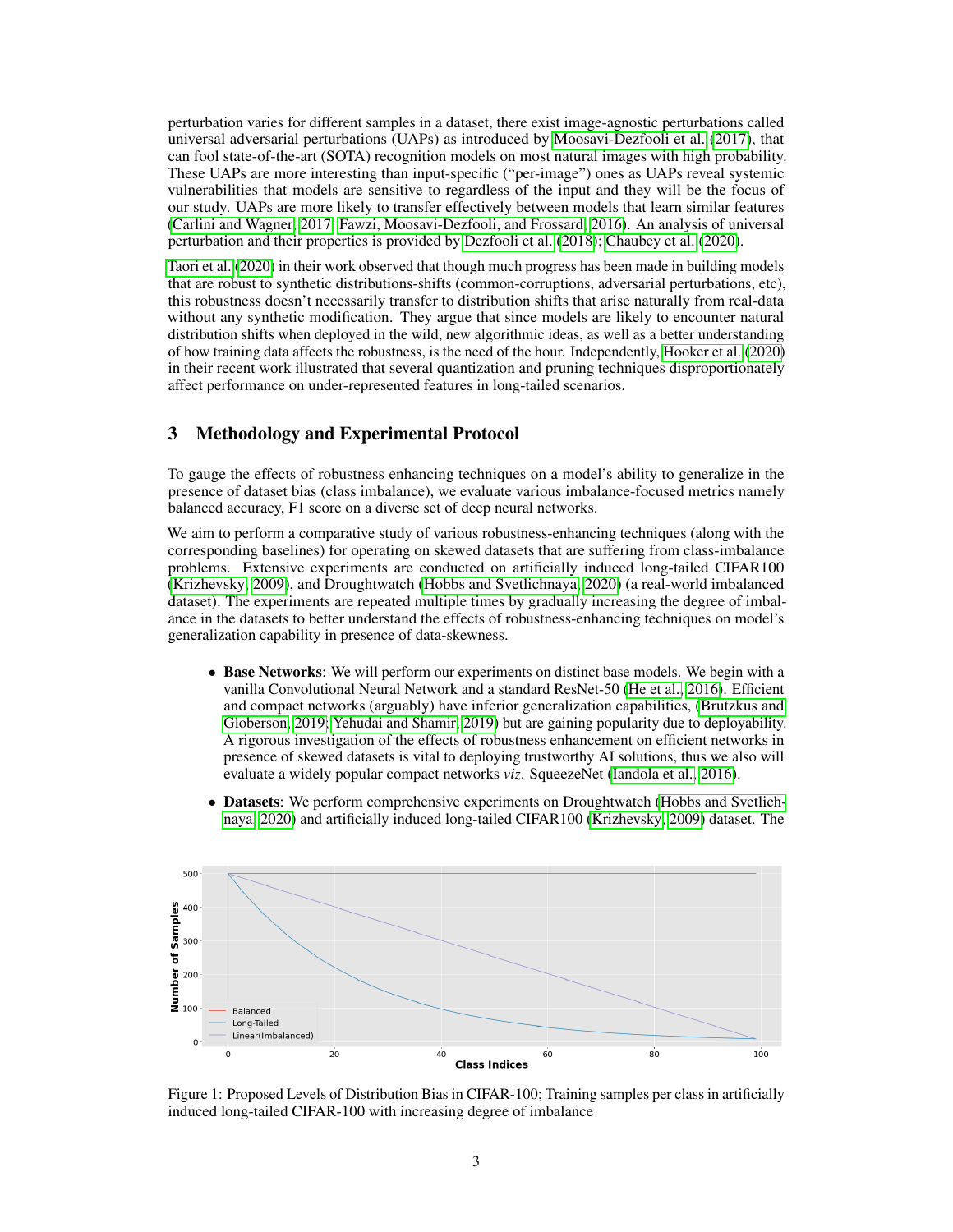dataset is highly imbalanced (roughly 60% of the data gathered is of class 0, classes 1 and 2 have 15% each, and the remaining 10% is class 3).

[Cui et al.](#page-4-5) [\(2019\)](#page-4-5) constructed artificially induced long-tailed CIFAR100 dataset by reducing training-samples from each class as per an exponential function  $n = n_i \lambda^i$  where i denotes the class-index,  $n_i$  refers to original samples in the class and  $\lambda \in (0, 1)$ . To better understand the intricacies of robustness-enhancement and data-skewness we repeat experiments for three levels of distribution bias - Balanced, Linear Imbalance and Long-Tailed distribution (see [Figure 1\)](#page-2-0).

- Robustness Enhancement Techniques: Building models that are satisfactorily robust as well as generalize well on all the inherent classes is essential to the deployment of high stakes real-world machine learning solutions, however, the complex interactions between robustness and dataset biases such as class-imbalance have largely been left neglected. [Rawal and Pradhan](#page-5-18) [\(2020b\)](#page-5-18) in their work observed that Augmix [\(Hendrycks et al., 2020b\)](#page-5-19), a state-of-the-art robustness enhancement technique on common corruptions, tends to deteriorate the model's performance on imbalance focused-metrics, however, the results were limited and carried out for a different evaluation. We are inspired to explore further in this area, and conduct a comprehensive study, by evaluating numerous robustness-enhancement techniques for multiple models on two datasets at varied imbalance levels. Additionally, we also seek to evaluate the effects of robustness to universal adversarial perturbations on class-imbalance metrics, which to the best of our knowledge is still unexplored.
	- 1. Common Corruption: We will evaluate various state-of-the-art robustness to common corruption techniques. Firstly we have Augmix [\(Hendrycks et al., 2020b\)](#page-5-19), a highly modular data augmentation technique that employs chains of layered transformations, stochastically sampling from a predefined pool of augmentations. The final augmented image consists of a weighted sum across various augmentation chains and the original image. Secondly, we have DeepAugment+Augmix [\(Hendrycks et al., 2020a\)](#page-5-20), it uses image-to-image neural networks for data augmentations and can be easily integrated with other augmentation techniques (such as Augmix in our case). Lastly, we have Adversarial Noise Training (ANT) [\(Rusak et al., 2020\)](#page-5-21) which trains a classifier jointly with a noise generator neural network. The goal of the noise generator is to produce spatially uncorrelated noise that when added to inputs, can fool a given classifier. The ANT scheme ensures the classifier becomes robust to adversarial noise as well as common corruption.
	- 2. Adversarial Corruption: We will evaluate on two robustness enhancement methods to Universal adversarial perturbations(UAPs). Firstly, we will apply Universal Adversarial Training as proposed by [Shafahi et al.](#page-5-22) [\(2020\)](#page-5-22) which increases adversarial robustness by modelling the training process as a two-player min-max game where the minimization is over the target model parameters, and the maximization is over the universal adversarial perturbation. Secondly, we will use the idea of 'shared adversarial training' as proposed by [Mummadi, Brox, and Metzen](#page-5-23) [\(2019\)](#page-5-23) to handle the trade-off between enhanced robustness against UAPs vs. reduced performance on clean data samples. We will study these methods with a focus on imbalance bias of clean datasets.
- Training Routine: Our training setup consists of Adam Optimizer and Cross-Entropy loss. Standard data augmentation e.g. Random Horizontal-Flips, Random Vertical-Flips, and Random Rotation are also applied after normalizing the data. Additionally, we employ Cyclical Learning Rates [\(Smith, 2015\)](#page-5-6), a learning rate routine that oscillates between a range of values (contrary to the conventional wisdom of step-wise decreasing learning rate as training progresses) to streamlines hyperparameter selection. Cyclical Learning Rates also ensures quick traversals over saddle points and sharp minima.
- Result: In this section, we present an outline of possible results (see *[Table 1](#page-4-13)*). For a particular dataset, there will be two tables, each reporting a unique imbalance-focused metric namely Balanced accuracy  $&$  F-1 score. These experiments are repeated over a variety of imbalancelevels (Balanced, Linear, heavy-tailed versions) to meticulously examine the interactions between robustness-enhancement and performance on varying degree of distribution bias. In reference to *[Table 1](#page-4-13)*- Different models in our experiment would correspond to distinct Deep Neural Network architecture families for eg. ResNet-50 and SqueezeNet, specific insights can then be drawn regarding effect of various robustness enhancement techniques (eg. AugMix, ANT) across a varied degree of imbalance (Balanced, Linear, Long-Tails).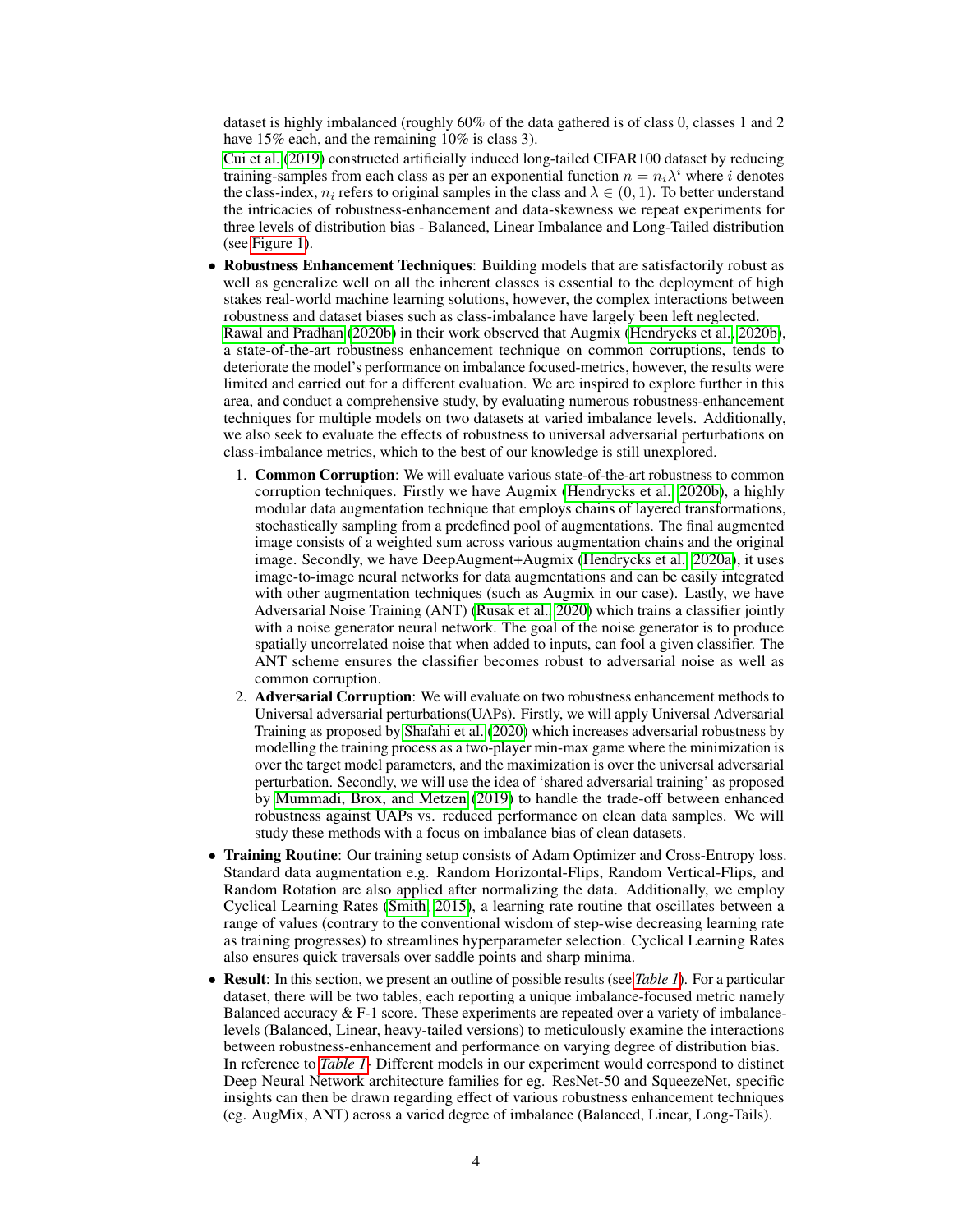| Bal. Acc.  | Level of distribution bias |                          |                   | <b>F1 Score</b> | Level of distribution bias |                    |             |
|------------|----------------------------|--------------------------|-------------------|-----------------|----------------------------|--------------------|-------------|
|            | Balanced                   | (Linear) Imbalance       | Long-Tailed       |                 | Balanced                   | (Linear) Imbalance | Long-Tailed |
| Model-I    | ۰                          | -                        | -                 | Model-I         |                            |                    |             |
| Model I a  | ۰                          | $\overline{\phantom{a}}$ | $\qquad \qquad -$ | Model I a       |                            |                    |             |
| Model I b  | ۰                          | $\overline{a}$           | -                 | Model I b       |                            |                    |             |
| Model II   | ۰                          | -                        | $\qquad \qquad -$ | Model II        |                            |                    |             |
| Model II a | ۰                          | $\overline{a}$           | -                 | Model II a      |                            |                    |             |
| Model II b | -                          | -                        | -                 | Model II b      |                            |                    |             |
|            |                            |                          |                   |                 |                            |                    |             |

<span id="page-4-13"></span>Table 1: CIFAR-100 results with different models (I & II) and robustness-methods (a & b)

#### Acknowledgments

We would like to sincerely thank Tatsunori Hashimoto for insightful discussions and Narendra Ahuja for initial feedback on the project. PP also thanks Krikamol Muandet for his support.

#### References

- <span id="page-4-12"></span>Brutzkus, A., and Globerson, A. 2019. Why do larger models generalize better? a theoretical perspective via the xor problem. In *International Conference on Machine Learning (ICML)*.
- <span id="page-4-3"></span>Buda, M.; Maki, A.; and Mazurowski, M. A. 2018. A systematic study of the class imbalance problem in convolutional neural networks. *Neural networks* 106:249–259.
- <span id="page-4-2"></span>Buolamwini, J., and Gebru, T. 2018. Gender shades: Intersectional accuracy disparities in commercial gender classification. In Friedler, S. A., and Wilson, C., eds., *Proceedings of the 1st Conference on Fairness, Accountability and Transparency*, volume 81 of *Proceedings of Machine Learning Research*, 77–91. New York, NY, USA: PMLR.
- <span id="page-4-4"></span>Byrd, J., and Lipton, Z. C. 2019. What is the effect of importance weighting in deep learning? In *International Conference on Machine Learning (ICML)*.
- <span id="page-4-6"></span>Cao, K.; Wei, C.; Gaidon, A.; Aréchiga, N.; and Ma, T. 2019. Learning imbalanced datasets with labeldistribution-aware margin loss. In *Advances in Neural Information Processing Systems (NeurIPS)*.
- <span id="page-4-8"></span>Carlini, N., and Wagner, D. 2017. Towards evaluating the robustness of neural networks. In *2017 IEEE Symposium on Security and Privacy (SP)*, 39–57. IEEE.
- <span id="page-4-11"></span>Chaubey, A.; Agrawal, N.; Barnwal, K.; Guliani, K. K.; and Mehta, P. 2020. Universal adversarial perturbations: A survey. *arXiv preprint arXiv:2005.08087*.
- <span id="page-4-5"></span>Cui, Y.; Jia, M.; Lin, T.-Y.; Song, Y.; and Belongie, S. J. 2019. Class-balanced loss based on effective number of samples. In *IEEE/CVF Conference on Computer Vision and Pattern Recognition (CVPR)*, 9260–9269.
- <span id="page-4-10"></span>Dezfooli, S. M.; Fawzi, A.; Omar, F.; Frossard, P.; and Soatto, S. 2018. Robustness of classifiers to universal perturbations: A geometric perspective. In *Proceedings of the International Conference on Learning Representations (ICLR)*.
- <span id="page-4-9"></span>Fawzi, A.; Moosavi-Dezfooli, S.-M.; and Frossard, P. 2016. Robustness of classifiers: from adversarial to random noise. In *Advances in Neural Information Processing Systems*, 1632–1640.
- <span id="page-4-0"></span>Feldman, V. 2019. Does learning require memorization? a short tale about a long tail. In *Proceedings of the 52nd Annual ACM SIGACT Symposium on Theory of Computing (STOC) 2020*.
- <span id="page-4-7"></span>Geirhos, R.; Temme, C. R. M.; Rauber, J.; Schütt, H. H.; Bethge, M.; and Wichmann, F. A. 2018. Generalisation in humans and deep neural networks. In *Advances in Neural Information Processing Systems (NeurIPS)*.
- <span id="page-4-1"></span>Goodfellow, I.; Shlens, J.; and Szegedy, C. 2015. Explaining and harnessing adversarial examples. In *International Conference on Learning Representations*.